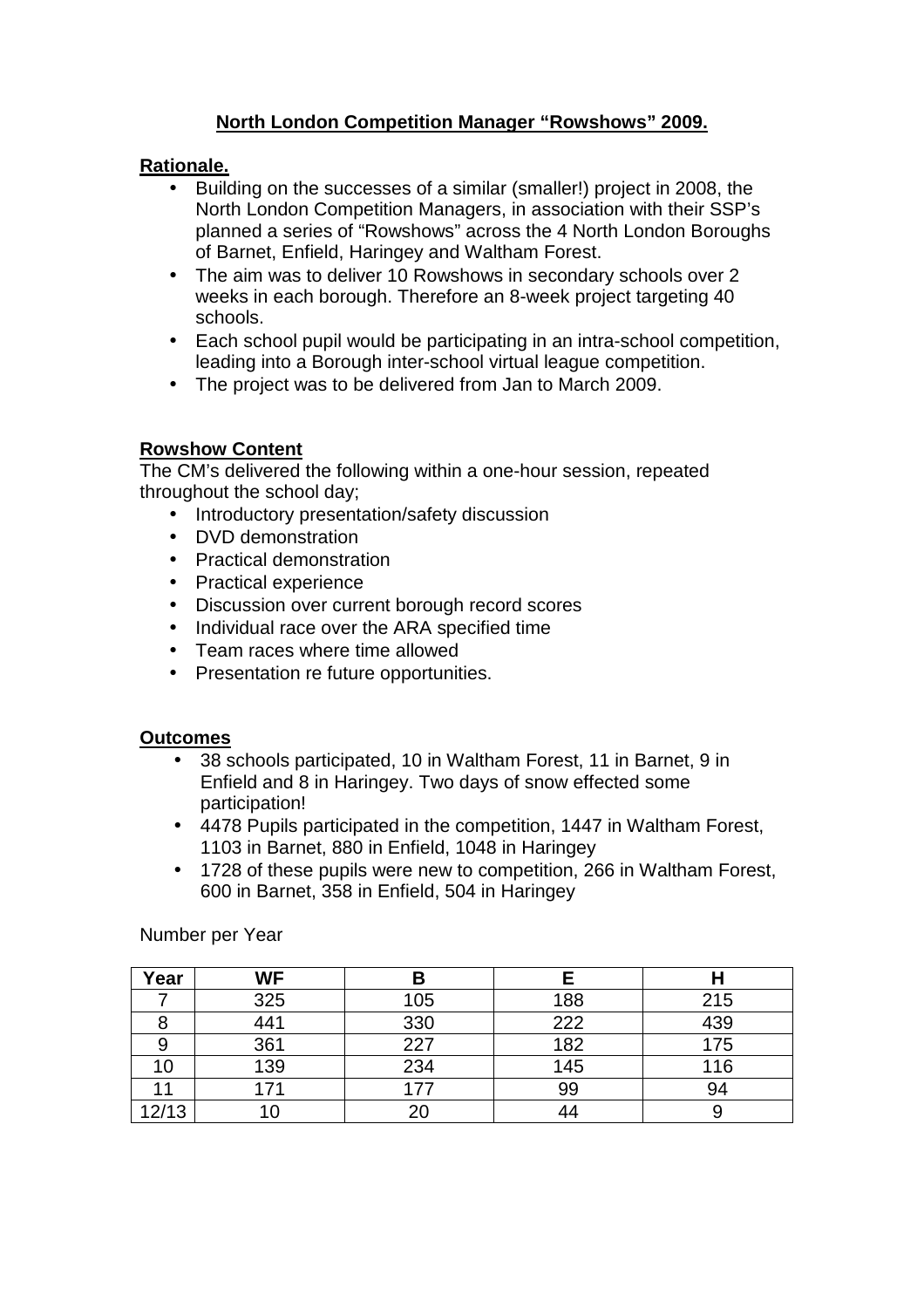# **Inclusivity**

## **Gender**

2421 pupils (54%) were male, 2057 (46%) female  $WF = 805$  males, 642 females  $B = 473$  Males, 630 Females  $E = 501$  Males, 379 Females  $H = 642$  Males, 406 Females

# **SEN**

89 pupils (2%) were SEN.

The Rowshows were delivered in 2 Special Schools, one in Enfield, one in Haringey and these schools results were incorporated within the virtual interschool leagues.

### **Competition Pathways.**

The "Rowshows" were the start of a pathway of opportunity. Each pupil had the opportunity to compete in;

- An intra-school competition, which led to;
- A virtual inter-school borough league, which was followed by;
- A borough championships delivered two weeks after the Rowshows, from which teams were selected to represent the borough in;
- The North London Indoor Rowing Championships (June  $21<sup>st</sup>$ ) which are a practice for;
- The London Youth Games.
- NJIRC was also promoted as an exit route for individuals and schools.

## **Gifted and Talented**

As part of the presentation, pupils were given an indication as to distances that represented success in their borough and toward the ARA Gold medal standard.

Performances that were above the ARA Gold standard were; Year 7 Boys 531m compared to 510m (Haringey) Year 8 Boys 847m compared to 810m (Barnet)

Performances close to the ARA Gold standard were; Year 7 Girls 485m compared to 490m (Enfield) Year 9 Boys 1122m compared to 1125m (Haringey) Year 10 Girls 1206m compared to 1275m (Enfield) Year 11 Boys 1659m compared to 1720m (Waltham Forest) Year 11 Girls 1489m compared to 1540m (Barnet) Year 12 Boys 1910m compared to 2000m (Enfield)